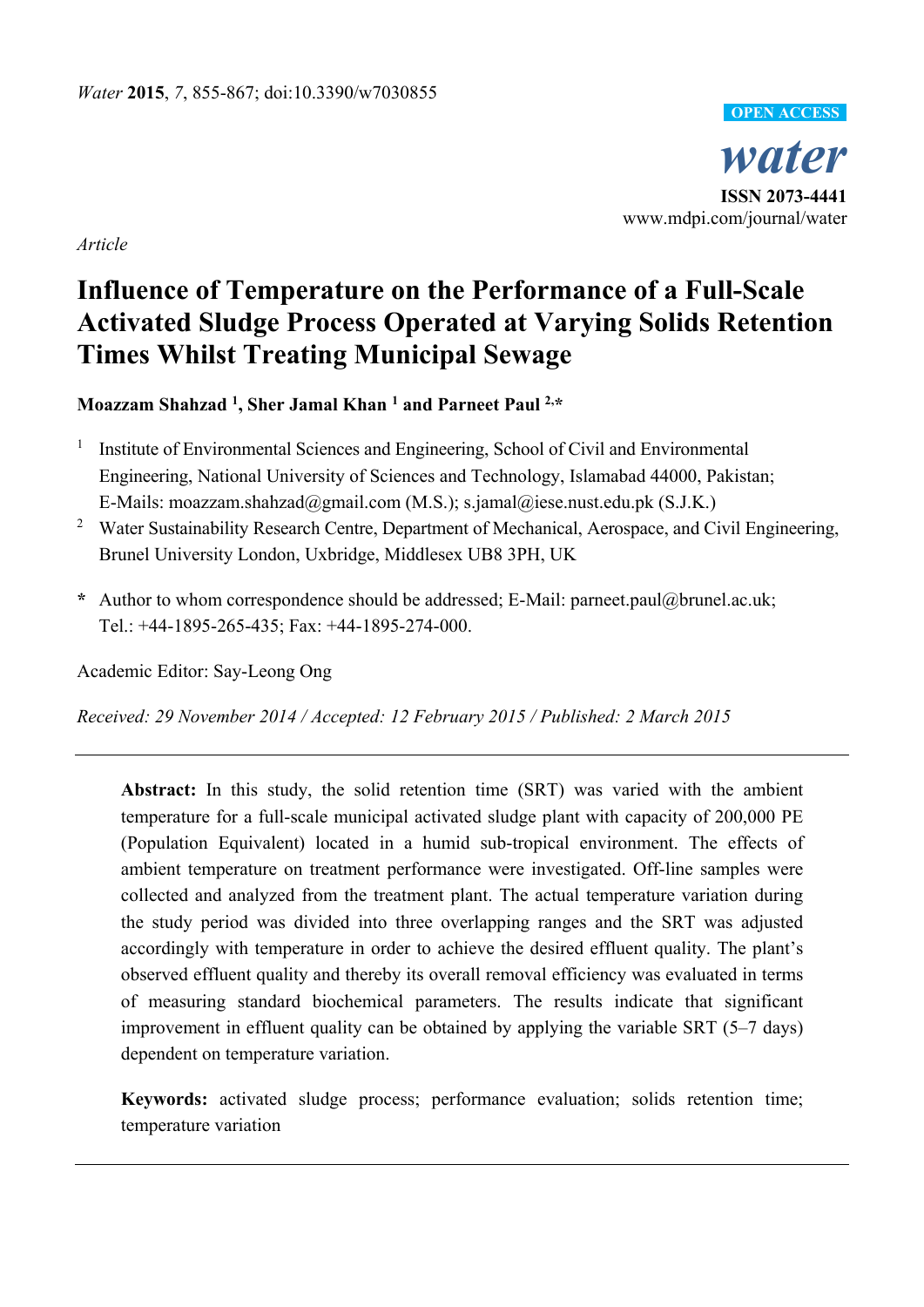## **1. Introduction**

Based upon archeological evidence, the Mohenjo-Daro Civilization of 1500 BCE (Before Common Era), in what is now modern day Pakistan, is considered the pioneer of the construction and operation of the earliest wastewater management system in the world [1]. Unfortunately, at present and like for most other developing countries, the wastewater management systems in modern day Pakistan are either improperly managed or non-existent. In a typical developing country, the municipal and industrial effluents are usually discharged into the river or nearest watercourse without any treatment and Pakistan is no exception in this case [2]. This practice is both environmentally unacceptable and obviously creates a potential threat to human and aquatic life alike [3]. In order to overcome this environmental pollution, more properly operated wastewater treatment plants are needed [4]. It has been reported that in Pakistan only 8% of the effluent discharged from domestic and industrial sources receive any treatment [5]. An estimated 80% of untreated urban wastewater is used for crop irrigation in Pakistan [6]. In recent time the Environmental Protection Agency of Pakistan (Pak-EPA) has tried to address this serious issue by producing in 2001 a revised National Environmental Quality Standard (NEQS) that places emphasis on providing improved wastewater treatment, both in terms of countrywide coverage and in terms of technical appropriateness. As a result of this initiative a new Sewage Treatment Plant (STP-Phase IV) having capacity of 10 million gallons per day (mgd) based upon the activated sludge process (ASP) was established in Sector I-9 of Islamabad in 2009 [2]. ASP is a well established and proven wastewater treatment technique [7] and one of the most widely used biological treatments of wastewaters containing carbon and nitrogen pollutants [8].

Islamabad (73°2'24'' E, 33°25'48'' N), the capital city of Pakistan is characterized by a humid subtropical climate, with an average incoming wastewater temperature variation between 15 and 30 °C throughout the year. In a previous study conducted by Fatima and Khan [2] on the same activated sludge plant used in this current study, the solids retention time (SRT) of 7 days was found to be the optimum value for achieving maximum removal efficiency of chemical oxygen demand (COD), biochemical oxygen demand (BOD) and total suspended solids (TSS) during the colder winter months when microbial activity is at its lowest and treatment efficiency is usually at its worst. For simplicities sake, this plant was being operated throughout the year at the same SRT. However, it was noted that the plant treatment performance was found to decrease somewhat during hotter summer months even though it still met the revised NEQS.

The final goal of any treatment plant operator and process engineer is to achieve optimal effluent quality at minimal cost—that is usually difficult to achieve. It has been reported that two basic processes are essential when trying to maximize the performance of an activated sludge system [9]: (1) The transformation of particulate, colloidal and dissolved organic matter in the waste stream into suspended biomass; (2) The separation of the resulting biomass under the influence of gravity.

In the view of the effluent quality decline observed during the summer period, it was suggested that an analyses be carried out on how this temperature change exactly impacted upon treatment performance of this full scale plant. It is well known that microbial biomass activity, which is one of the controlling factors for efficient biological wastewater treatment is strongly correlated to ambient liquid temperature changes. Temperature variations not only impinge upon biological activities but also have a very strong impact on fluid viscosity, the maximum dissolved oxygen (DO) saturation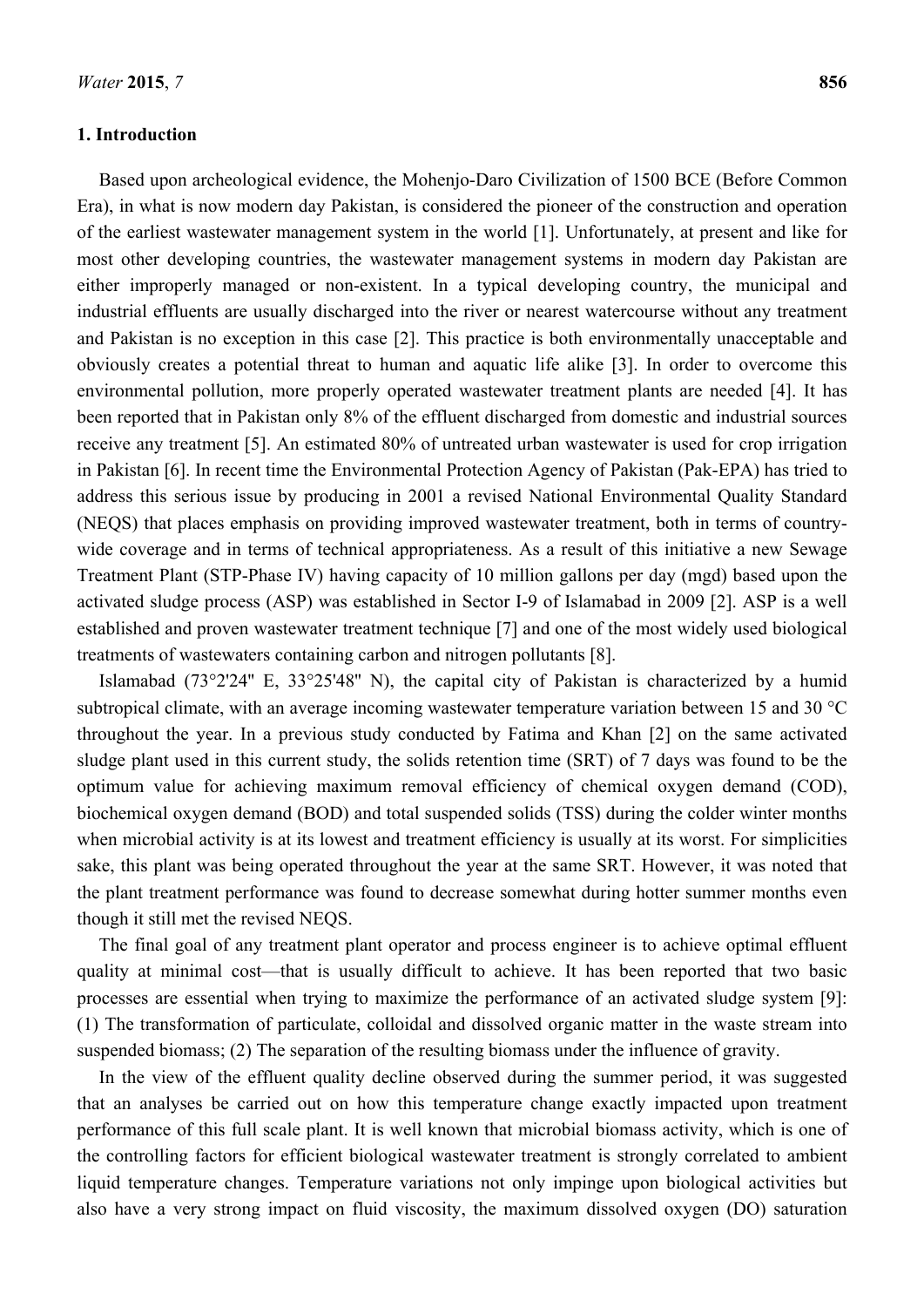levels, and on the settling velocity of biomass. It is not an economically feasible solution to control the aeration tank liquid temperature due to the high specific heat capacity of water; However, it is possible to adjust other parameters that are affecting biological and physico-chemical properties of the wastewater such as the wastage rate, which in turn controls the SRT [10].

Biological wastewater treatment plants, particularly ASPs, are generally designed on the basis of SRT (also known as sludge age) that represents the mean residence time of microorganisms in the biological reactor [11]. SRT is the key control parameter for the process responsible for maintaining "healthiness" of microorganisms [12]. The SRT is related to the growth rate of microorganisms and microbes that are able to reproduce themselves during this time can be detained and enriched in the system. Liao *et al.* [13] reported that the flocculating ability of sludge changes with respect to SRT and further implied the possibility of controlling biomass flocculation and separation by designing a suitable SRT. Microbial activity and population is significantly affected by variations in SRT that in turn is influenced by temperature [14]. SRT also has a significant impact on the operational costs of running a wastewater treatment plant (WWTP) [15]. It is generally recommended that a SRT for a conventional activated sludge process should be between 4 and 9 days in warmer climate (15–25 °C) [13,16–18] and 10 days or more in temperate zones (>10 °C) [11,19] where in addition to BOD removal, ammonium removal by nitrification and nitrate removal by denitrification will often also be required in order to meet more stringent effluent discharge standards. Short SRTs (less than 2–3 days) is not recommended because of dispersed growth of microorganisms creating poorly stabilized bio-flocs and causing poor effluent quality. On the contrary, long SRTs (>12 days) can cause reduction in mean particle size suggesting pin floc formation or "ashing" [12].

Thus in an attempt to overcome the problem of relatively poorer treatment performance experienced during the summer period, the SRT was altered in this study based upon temperature variations occurring in the influent wastewater stream, and the plant treatment performance evaluated accordingly. Additionally this study measured the effect of varying the SRT on the settleability of the activated sludge in the secondary clarifier. Furthermore, this study also analyzed the effect of varying the SRT on the removal efficiency of secondary pollutants in the waste stream namely total nitrogen and total phosphorus. In some developing countries, it is also mandatory to remove these nutrients from plant effluent due to their toxicity and possible impact on marine life [20].

Research targeting a full-scale wastewater treatment process (WWTP) has rarely been attempted and results from lab scale experiments have proved difficult to extrapolate to real WWTP conditions [8]. One of the major issues when carrying out this study was that since a full scale plant treating urban wastewater was utilized, any applied control strategy had to meet the legal effluent discharge standards, *i.e.*, NEQS for this plant. It was quite a bold endeavor to carry out research on an active full scale plant so thorough pre-planning was carried out so that both the plant operators and the respective environmental enforcement agency, *i.e.*, Capital Development Authority (CDA) were fully involved and approved this research work from the outset.

## **2. Materials and Methods**

The plant under study was a full-scale sewage treatment plant (STP) handling municipal wastewater that utilized an activated sludge system as a core part of the treatment process. The system comprised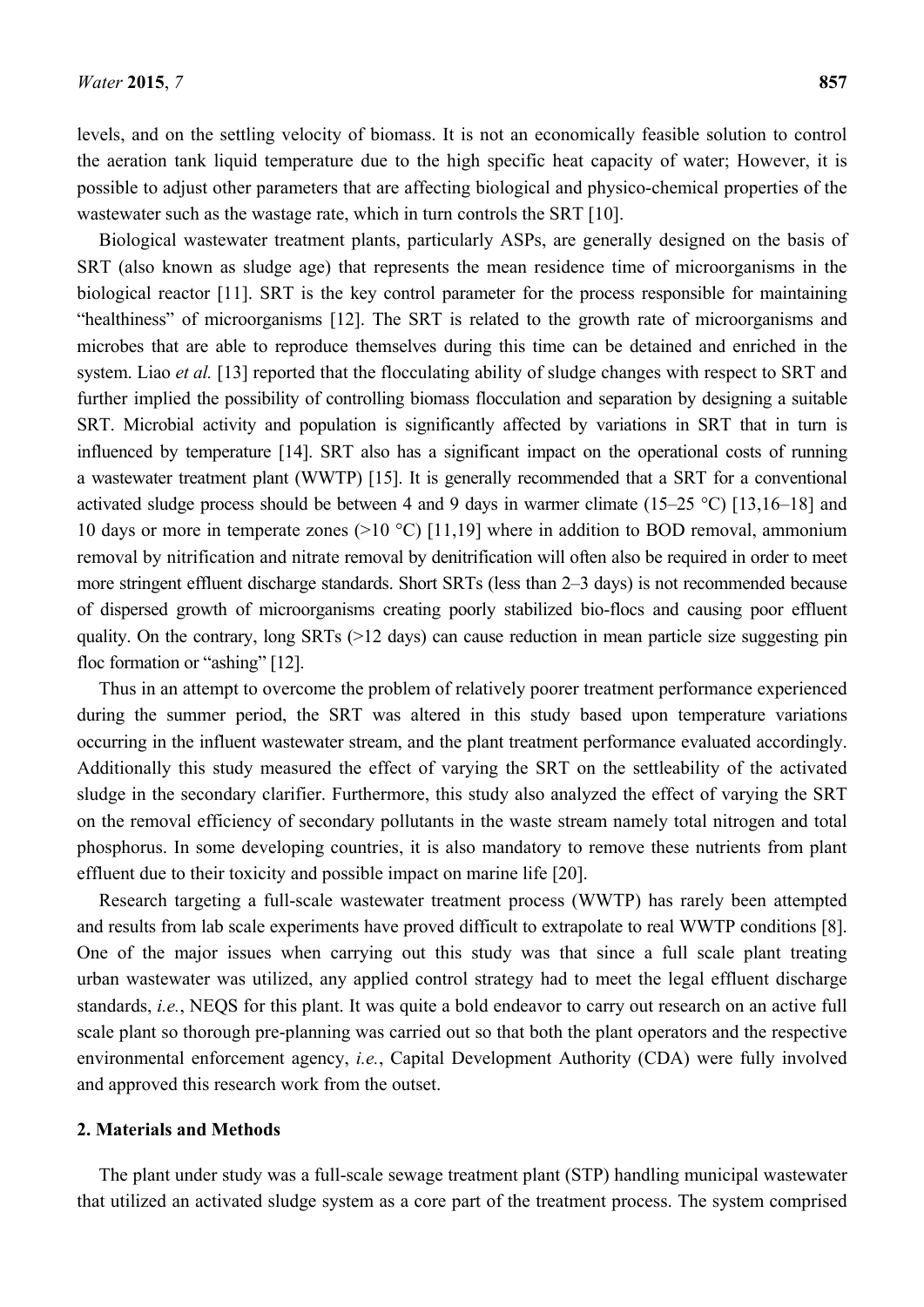of three primary clarifiers, three aeration tanks, and three secondary clarifiers having total volumes of 5560, 5400, and 6450 m<sup>3</sup>, respectively. The capacity of the plant was to treat about 800 m<sup>3</sup> of municipal wastewater per hour. In order to maintain the desired concentration of microorganisms in the bioreactor, the activated sludge from the secondary clarifier was recycled back into the aeration tank at the rate of about  $640 \text{ m}^3$  per hour, *i.e.*,  $80\%$  of biomass recycle rate was maintained. In the aeration tank, the DO level was maintained between 1.5 and 2.5  $g/m<sup>3</sup>$  with the help of low speed mechanical surface aerators. During the course of this study, the temperature of wastewater varied between 30 and 15 °C and the concentration of pollutants in the influent raw wastewater were as follows: 335–450 g/m<sup>3</sup> of TSS, 199–254 g/m<sup>3</sup> of COD, 112–150 g/m<sup>3</sup> of BOD, 96–125 g/m<sup>3</sup> of total organic carbon (TOC), 33–49 g/m<sup>3</sup> of total nitrogen (TN), 40–26 g/m<sup>3</sup> of ammonium-nitrogen (NH<sub>4</sub><sup>+</sup>-N), and 49–33 g/m<sup>3</sup> of total phosphorous (TP). The mixed-liquor suspended solids concentration (MLSS) of the system was regulated between 3000 and 3500  $g/m<sup>3</sup>$ .

The SRT was regulated by the removal of excess sludge, with the help of sludge wastage pumps, which resulted in a variable MLSS concentration in the aeration tank. For this study, samples were taken from the inlet, the primary clarifier (at its outlet), the aeration tank (at its outlet) and in the final clarifier tank (at its outlet), three times per week over a five month period from September 2012 until January 2013. Samples were collected, transferred and analyzed in the laboratory as per recommendation of APHA *et al.* [21]. Samples were collected in 1 liter polyethylene bottles and afterward placed in an icebox to maintain a storage temperature of 4 °C before analysis on the same day. COD concentration was measured by closed reflux titrimetric methods. BOD concentration was measured by the dilution method while the TOC and TN levels were measured with a TOC/TN analyzer (Multi N/C 3100, Analytik Jena AG, Jena, Germany).  $NH_4^+$ -N and TP concentrations were determined with a spectrophotometer (DR 2010, HACH, Loveland, CO, USA). Sludge volume index (SVI) was used to evaluate the settleability of activated sludge according to Standard Methods [21].

#### **3. Results and Discussion**

#### *3.1. Selection of Solids Retention Time (SRT) Based upon Liquid Temperature Ranges*

In case of this specific activated sludge plant, the temperature profile of the incoming influent wastewater stream during the entire study period is given in Figure 1.

As can be seen there is an overall decrease of 15 °C in the liquid temperature over a 150 day period. The temperature is decreasing because of the standard variations in the seasonal weather pattern experienced in Islamabad at this time of the year. The actual level of temperature drop experienced during these months is typical for this region of Pakistan. Based upon this anticipated seasonal variability, the actual temperature variation during the study period was divided into three overlapping ranges, and the SRT was adjusted accordingly. Hence the plant was either classified as being operated at the high temperature range of 25–30 °C; Or the intermediate temperature range of 20–24 °C; or finally at the low temperature range of 15–19 °C.

Before this investigation, the plant had been operating on a constant SRT of 7 days regardless of the time of year, as reported in Fatima and Khan [2]. In this previous study, the constant 7 days SRT was within optimal SRT range from 4 to 9 days [13,17]. Following this period of constant SRT,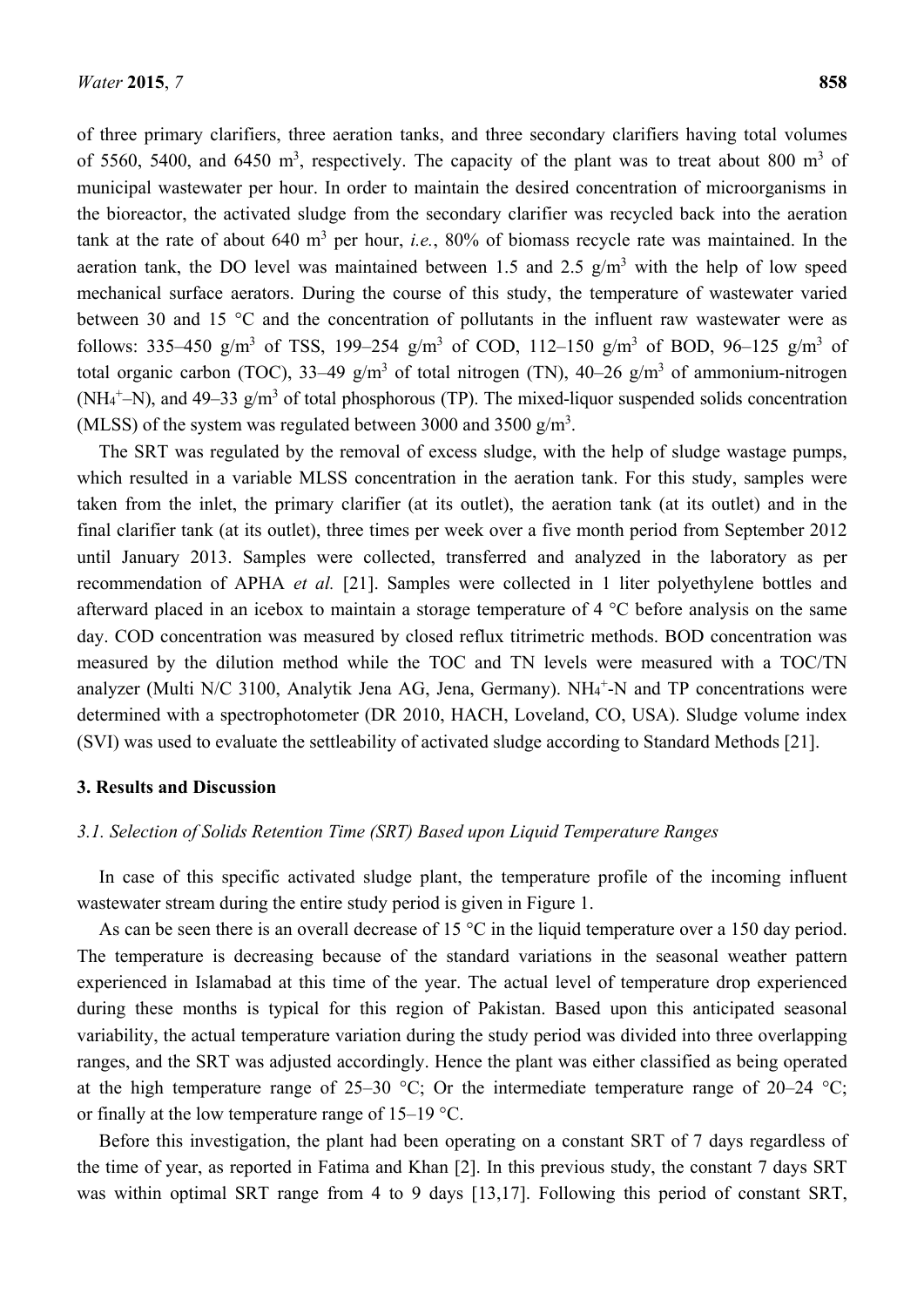the SRT was varied according to the earlier established temperature ranges. Thus, it was operated for approximately 60 days at a SRT of 5 days during the high temperature range; subsequently it was operated for approximately a further 60 days at a SRT of 6 days during the intermediate temperature range; and finally, it was operated for approximately a final thirty days at a SRT of 7 days during the low temperature range. The respective SRT variation of 5, 6, and 7 days over the low, medium, and high liquid temperature ranges was based upon earlier bench scale activated sludge studies conducted by Andreadakis [16] where BOD<sub>5</sub> removal and nitrification where optimally achieved at given SRT.



**Figure 1.** Temperature profile of wastewater treatment process (WWTP) from September 2012 to January 2013.

#### *3.2. Influence of Solids Retention Time (SRT) on Organic and Nutrients Removal*

Table 1 outlines the mean concentrations and mean removal efficiencies of various standard biochemical parameters measured in both the influent stream and effluent stream. After commencing this investigation that meant the plant was operated under a "dynamic" SRT regime, as can be seen in Table 1 there has been no deleterious impact on most of these biochemical parameters. In fact when comparing this plant's performance under this control strategy, the averaged effluent qualities achieved broadly match the anticipated effluent qualities of similar configuration activated sludge plant operated globally in similar circumstances as shown in Table 2.

The variation of the mean effluent concentration and the mean removal efficiency of the plant over a period of five months can be observed in the box-and-whisker plots shown in Figures 2 and 3, respectively (with specific biochemical parameter values shown in Table 1).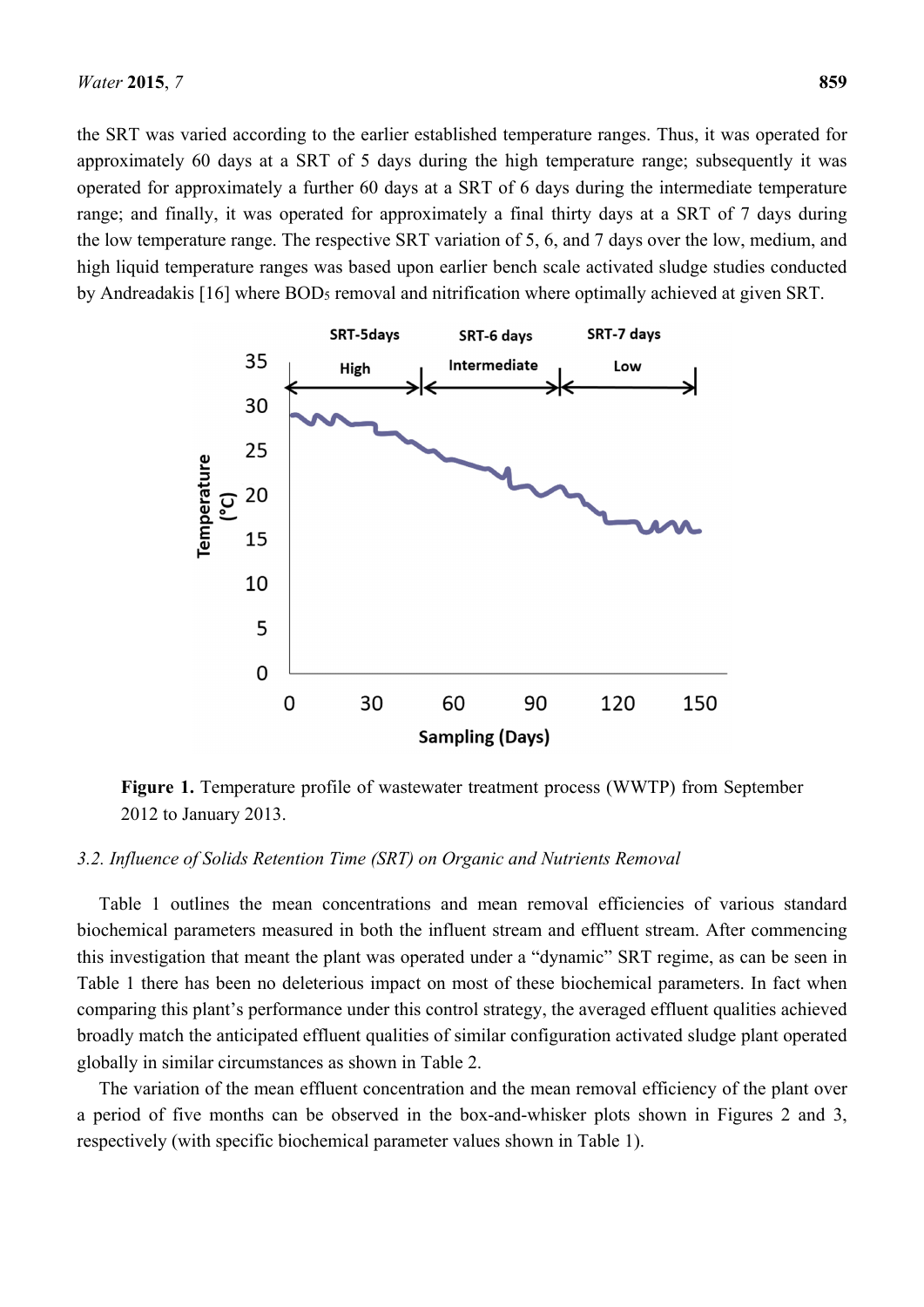# *Water* **2015**, *7* **860**

These figures illustrate that a significant improvement can be observed in effluent quality and removal efficiency of the plant by varying the SRT as the environmental temperature dropped over the study period.

| Parameter  | <b>Sampling Point (Units)</b> | 7 Days <sup>a</sup> | 5 Days | <b>6 Days</b> | 7 Days |
|------------|-------------------------------|---------------------|--------|---------------|--------|
| <b>TSS</b> | Influent $(mg/L)$             | 370                 | 386    | 382           | 384    |
|            | Effluent $(mg/L)$             | 31                  | 27     | 26            | 24     |
|            | Removal efficiency (%)        | 91                  | 93     | 93            | 94     |
| <b>BOD</b> | Influent $(mg/L)$             | 133                 | 131    | 135           | 132    |
|            | Effluent $(mg/L)$             | 29                  | 24     | 23            | 21     |
|            | Removal Efficiency (%)        | 77                  | 82     | 82            | 82     |
| <b>COD</b> | Influent $(mg/L)$             | 224                 | 220    | 229           | 232    |
|            | Effluent $(mg/L)$             | 51                  | 44     | 44            | 42     |
|            | Removal Efficiency (%)        | 77                  | 80     | 80            | 81     |
| <b>TOC</b> | Influent $(mg/L)$             | 111                 | 108    | 111           | 110    |
|            | Effluent $(mg/L)$             | 35                  | 29     | 26            | 26     |
|            | Removal Efficiency (%)        | 67                  | 74     | 75            | 76     |
| <b>TN</b>  | Influent $(mg/L)$             | 38                  | 39     | 43            | 38     |
|            | Effluent $(mg/L)$             | 18                  | 22     | 21            | 18     |
|            | Removal Efficiency (%)        | 52                  | 46     | 48            | 53     |
| TP         | Influent $(mg/L)$             | 40                  | 41     | 42            | 38     |
|            | Effluent $(mg/L)$             | 20                  | 15     | 18            | 19     |
|            | Removal Efficiency (%)        | 57                  | 68     | 62            | 59     |

**Table 1.** Mean concentrations and removal efficiencies of the WWTP at variable Solids Retention Times (SRTs).

Note: a Initial SRT: Maintained by Fatima and Khan [2].

**Table 2.** Comparison of averaged observed and actual values of effluent concentration removal efficiencies.

| <b>Parameter</b> | <b>Source</b>           | <b>Effluent Concentration Range</b> | <b>Removal Efficiency Range</b> |  |
|------------------|-------------------------|-------------------------------------|---------------------------------|--|
| $TSS$ (mg/L)     | Literature <sup>a</sup> | 20 to 40                            | 87 to 93                        |  |
|                  | Actual <sup>b</sup>     | 22 to 33                            | 90 to 93                        |  |
| $BOD$ (mg/L)     | Literature <sup>a</sup> | 10 to 40                            | 85 to 97                        |  |
|                  | Actual <sup>b</sup>     | 21 to 30                            | 77 to 85                        |  |
| $COD$ (mg/L)     | Literature <sup>a</sup> | 30 to 120                           | 80 to 93                        |  |
|                  | Actual b                | 41 to 55                            | 76 to 82                        |  |
| $TN$ (mg/L)      | Literature <sup>a</sup> | >15                                 | < 60                            |  |
|                  | Actual <sup>b</sup>     | 16 to 26                            | 43 to 53                        |  |
| TP(mg/L)         | Literature <sup>a</sup> | >04                                 | <60                             |  |
|                  | Actual <sup>b</sup>     | 11 to 20                            | 52 to 70                        |  |

Notes:  $a$  Adapted from [22–27];  $b$  Values obtained from five months study.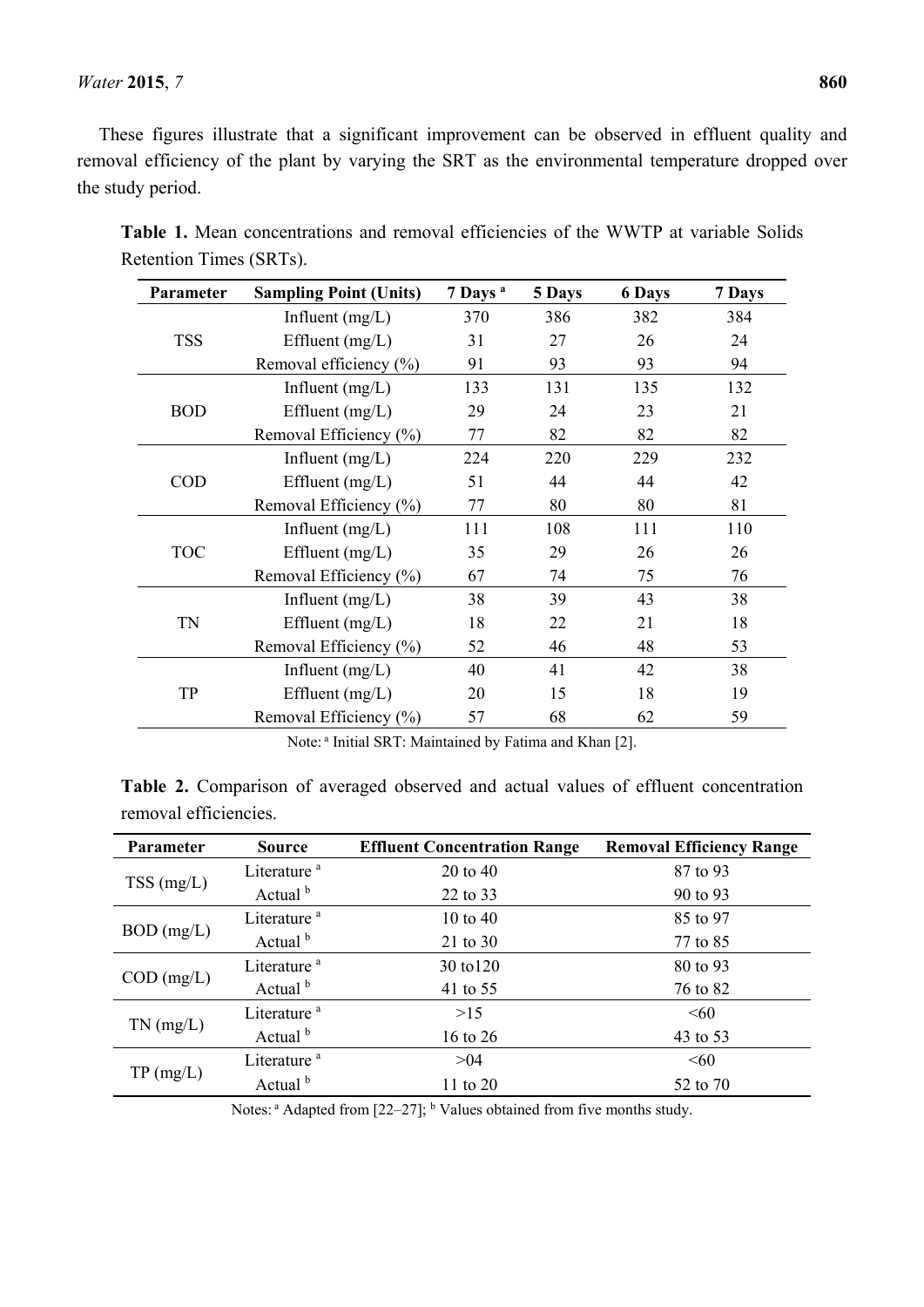





**Figure 3.** *Cont.*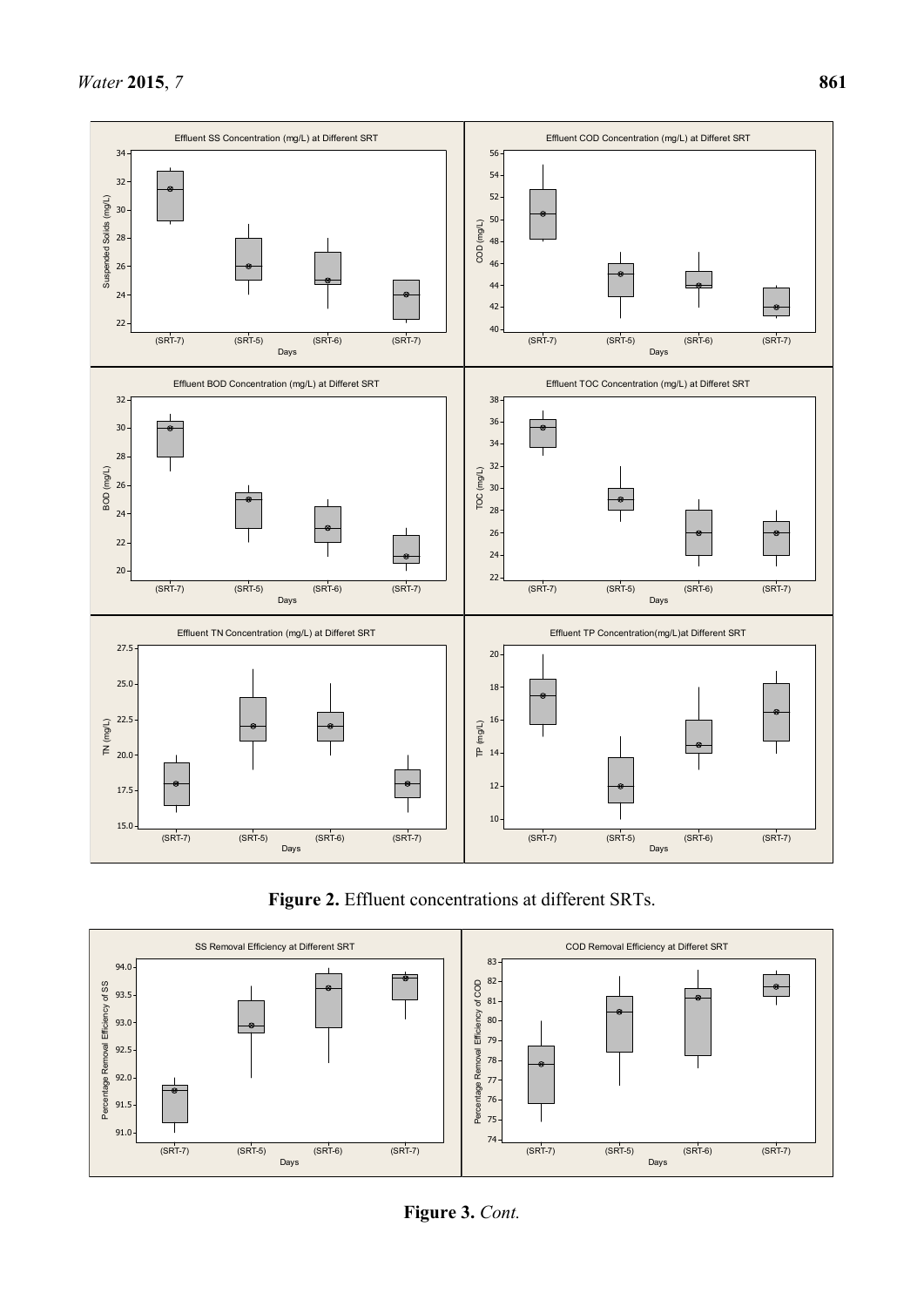

**Figure 3.** Removal efficiencies at different SRTs.

Looking at these improvements in effluent quality in more detail, it can be observed that when the SRT was dropped down to 5 days for the high temperature range of 25–30 °C, the plant treatment performance was improved in terms of BOD, COD, TSS, TOC and TP when considering both removal efficiency and mean effluent concentration. However, in terms of TN, the plant treatment performance was reduced. This would be as expected, since reduced SRTs lead to less simultaneous nitrification and denitrification (SND) occurring in the structure of the aggregated sludge flocs leading to overall reduced TN removal. As the environmental temperature dropped further this TN removal rate slightly deteriorated as well. Thus, in order to maintain the required treatment performance, the SRT was raised to 6 days for the medium temperature range of 20–24 °C. Once again it was observed that in terms of BOD, COD and TSS, the treatment performance was maintained but that the TP removal efficiency was significantly reduced. However this change in SRT control strategy had no significant impact on the observed TN removal efficiency. This increase in TP concentration can be attributed to the fact that the removal of phosphorous from wastewater involves the incorporation of phosphate into the MLSS and particularly into the phosphorus accumulating microorganisms (PAOs) and the subsequent removal of these solids via sludge wastage. A reduced wastage rate would naturally not decrease overall phosphorous levels [19]. With further drops in environmental temperature into the low temperature range of 15–19 °C, the SRT was increased from 6 to 7 days to compensate for the perceived drop in microbial activity. Once again the same treatment performance was maintained in case of BOD, COD and TSS. Most importantly, the treatment performance was considerably improved in the case of TN since greater SND would be occurring in the sludge flocs. These TN results support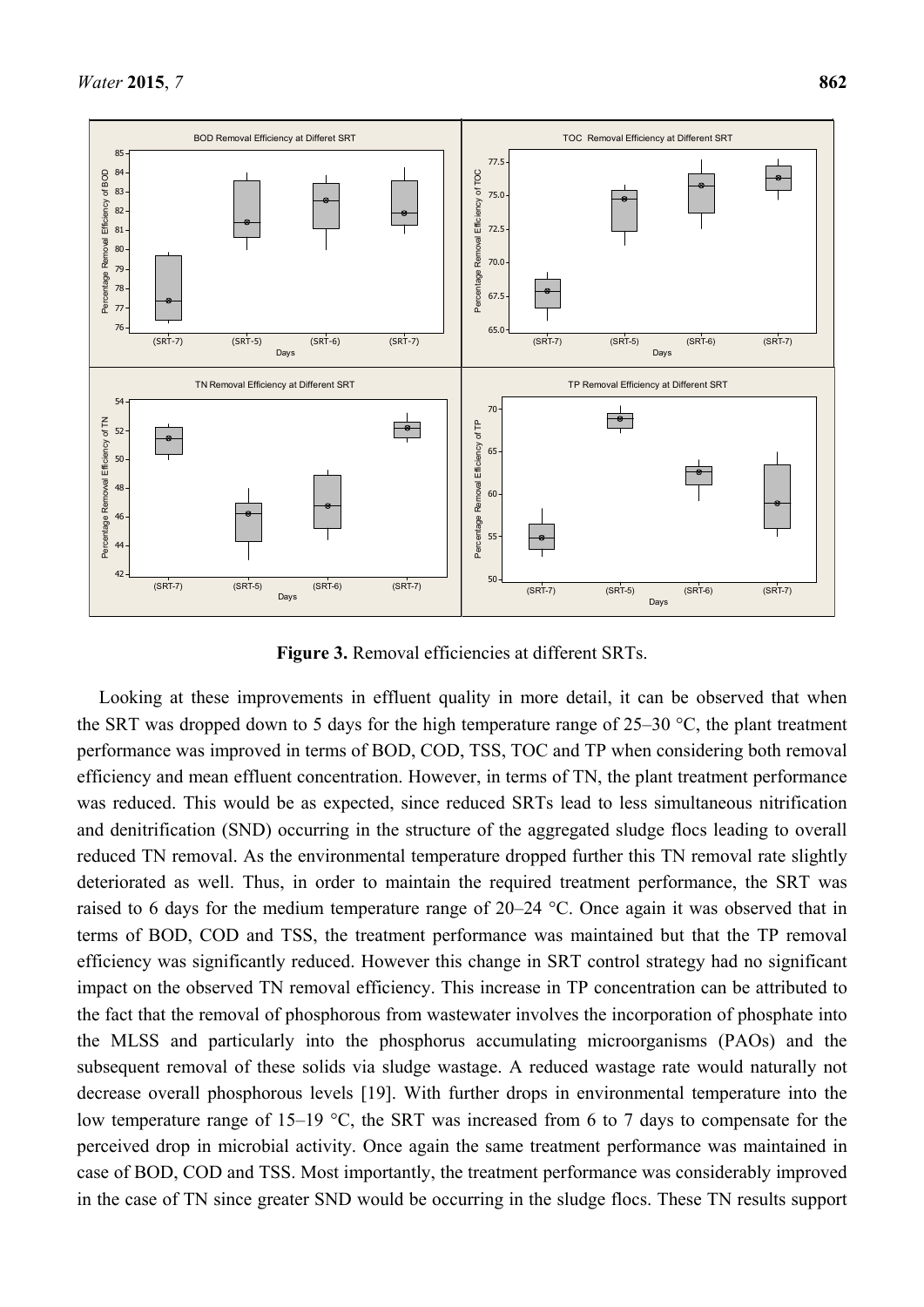the finding of Andreadakis [16] that complete nitrification in bench-scale activated sludge system was observed at SRT of 8 days and wastewater temperature of 15 °C. However, in case of TP concentration, the plant's treatment performance was further reduced, although even in this instance it was much higher than the TP removal efficiency of other similar activated sludge plants operated globally. Again this further decrease in TP removal efficiency is mainly due to the reason that primarily less phosphorous is lost through the relatively low sludge wastage.

#### *3.3. Influence of Solids Retention Time (SRT) on Sludge Settling Properties*

For wastewater treatment processes, the SVI is a very useful parameter to use when indirectly measuring a treatment plant's performance. The SVI is a direct measure of the settling quality of the activated sludge. It is reported that if the SVI is equal to or less than 150 mL/g, the sludge has a very good settling characteristic whilst a SVI of above 150 mL/g usually indicate the presence of filamentous bacteria, which prohibit floc settling [28]. Poor floc settling can lead to biomass washout with subsequent increased TSS levels in the effluent and reduced MLSS levels in the bioreactor leading to inefficient overall BOD, COD, and TSS removals. It is interesting to note that before initiating this control strategy, which adjusted the SRT accordingly, the plant's effluent quality was already meeting the NEQS but in terms of overall treatment efficiency its performance was still relatively poor. In fact even the sludge settleability proved poor as shown in Table 3 where for the initial pre-trial phase of this study at a SRT of seven days, the average value of SVI was 152 mL/g for a MLSS average value of 3450  $g/m<sup>3</sup>$  with the wastage sludge pump being operated for 8 h.

| <b>Temperature Variation <math>(^{\circ}C)</math></b> | <b>SRT</b> (Days) | MLSS $(g/m^3)$ | <b>Wastage (Hour)</b> | $SVI$ (mL/g) |
|-------------------------------------------------------|-------------------|----------------|-----------------------|--------------|
| $29 - 30$ <sup>a</sup>                                |                   | 3450           | 08                    | 152          |
| $25 - 29$                                             |                   | 3130           |                       | 143          |
| $20 - 24$                                             |                   | 3305           | 09                    | 126          |
| $15 - 19$                                             |                   | 3470           | 08                    | 16           |

**Table 3.** Effect of Temperature on sludge volume index (SVI).

Note: <sup>a</sup> Initial SRT: Maintained by Fatima and Khan [2].

Figure 4 along with Table 3 both shows the impact of changing the SRT on the measured SVI values for the period under study. At the reduced SRT of 5 days, the average value of SVI was found to be 143 mL/g, and on average the MLSS concentration was maintained at 3130  $g/m<sup>3</sup>$ . At the increased SRT of 6 days, the average value of SVI was found to be an improved 126 mL/g and the average value of the MLSS was maintained at an increased level of 3305  $g/m<sup>3</sup>$ . Finally, with the reestablishment of the SRT to 7 days during the coldest period, the average value of SVI was a very healthy 116 mL/g and the average MLSS concentration was maintained at 3470  $g/m<sup>3</sup>$ . The temporal MLSS and mixed-liquor volatile suspended solids (MLVSS) concentrations over the three varying SRT conditions are shown in Figure 5. Previous studies have also reported that with enhanced nitrogen removal, the clarification in final settling tank also improves [16].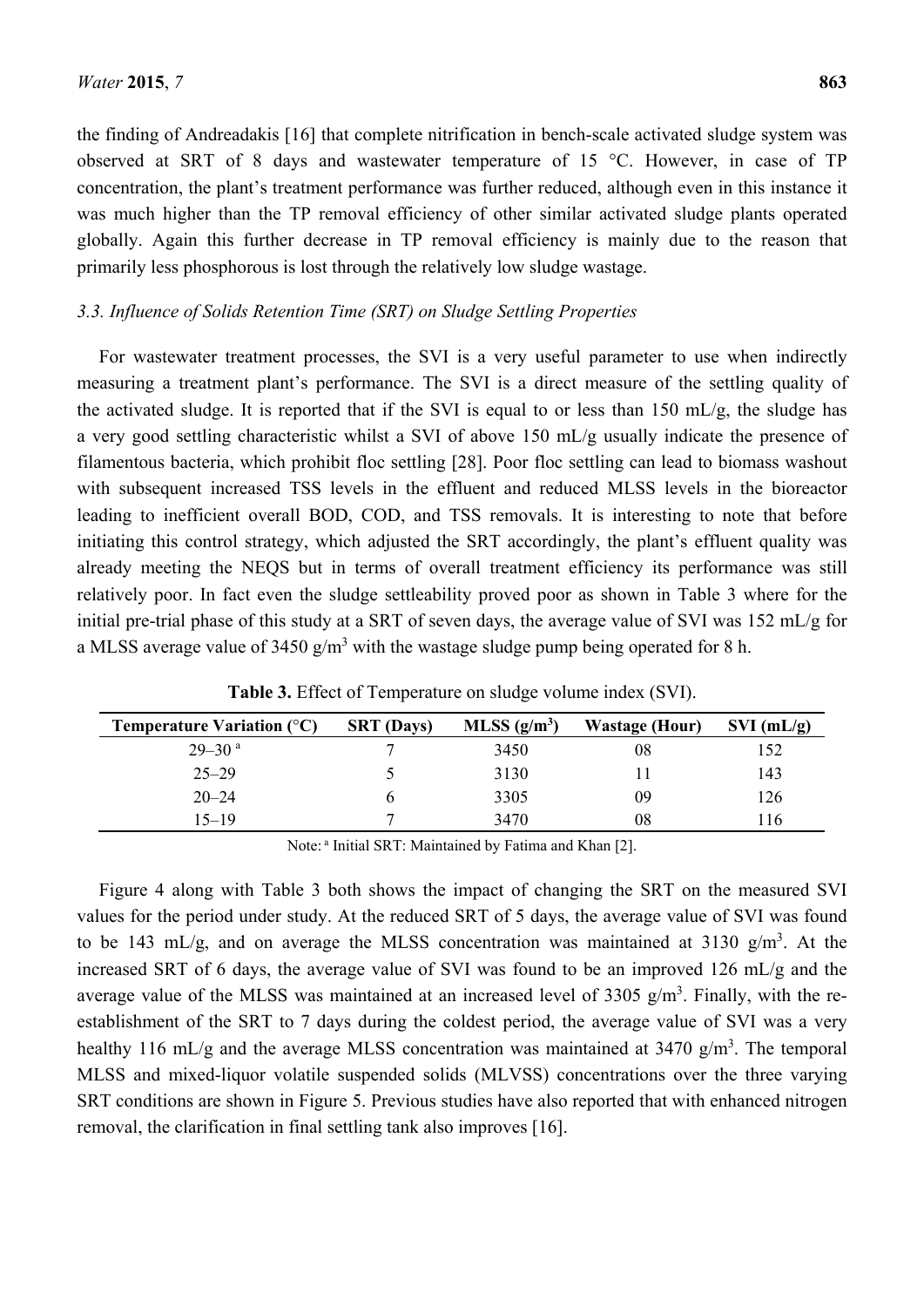

**Figure 4.** Variation of sludge volume index (SVI) during the study period.



**Figure 5.** Temporal mixed-liquor suspended solids (MLSS) and mixed-liquor volatile suspended solids (MLVSS) concentrations during the study period. \* Initial SRT: Maintained by Fatima and Khan [2].

Thus by initiating this SRT control strategy, not only does the plant treatment efficiency improve for the major biochemical parameters, but also the sludge quality in terms of its settleability since the measured SVI value reduces dramatically. However this improved settleability might be attributed to the drop in temperature since Sürücü and Çetin [9] found in their study that when the environmental temperature was gradually reduced in their plant, the solids settleability improved. Overall, higher SRT (5–7 days) contributed to superior effluent quality in terms of sedimentation supernatant and better settling rate as reported by earlier studies [13,17]. The dynamic SRT strategy while maintaining desired effluent quality, *i.e.*, short SRT for warmer wastewater conditions and long SRT for temperate wastewater conditions, is also important from energy saving point of view as well. Increasing SRT generally increases energy consumption of wastewater treatment processes and reduces waste biomass production. Additional energy is required to provide the oxygen needed for nitrification and for the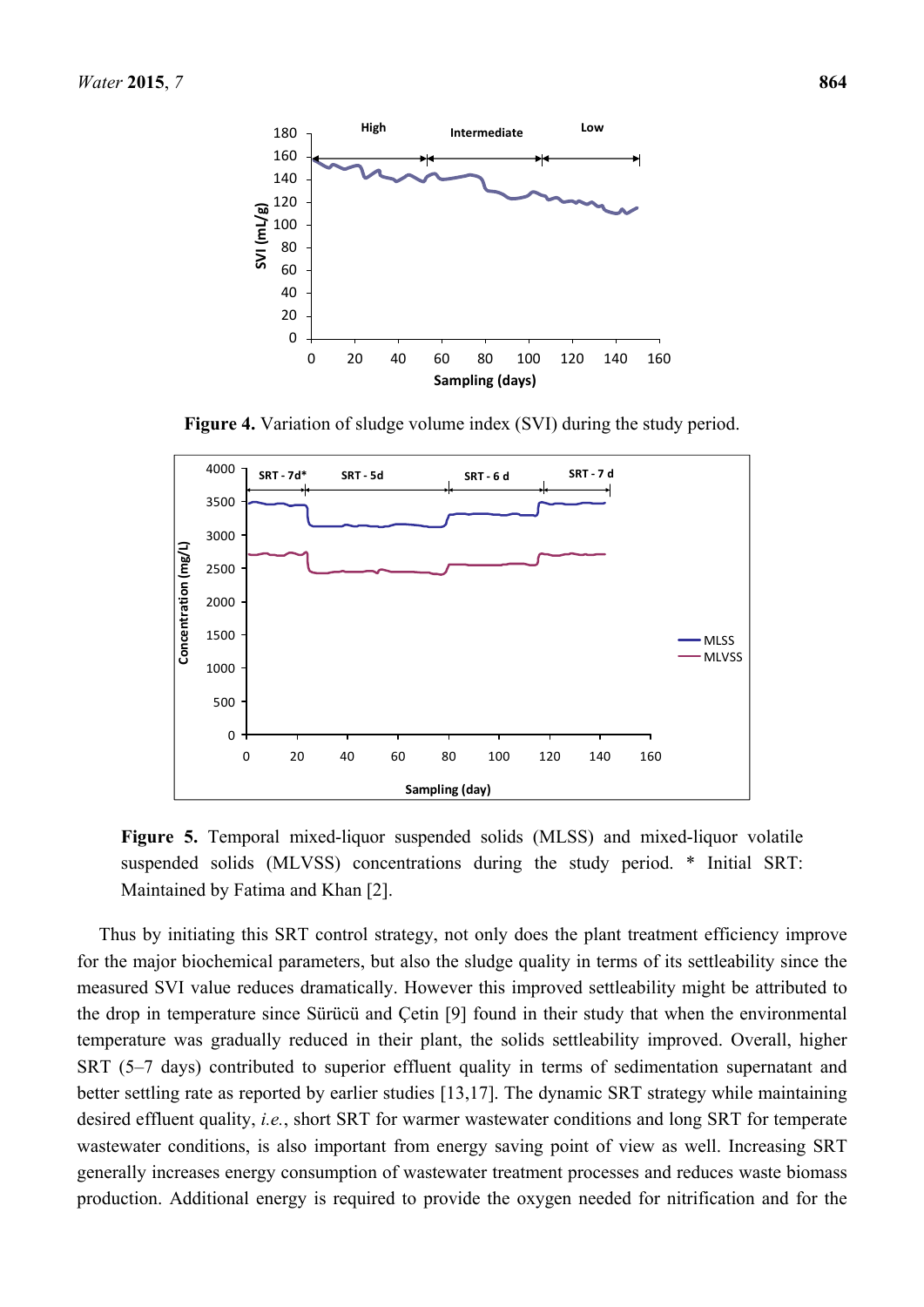increased mass of biosolids endogenously respired [12]. It can be inferred that the energy requirement at longer SRT can be more than offset by energy savings associated with reduced biosolids production.

# **4. Conclusions**

During this investigation it was found that in order to maintain the optimal performance of full scale activated sludge plant, the SRT should be changed with temperature in a "dynamic" way. Thus, after an increase in bacterial activity in summer, the SRT should be decreased in order to maintain acceptable treatment plant performance. However, as the wastewater temperature drops, and subsequent bacterial activity decreases, the SRT should be raised to maintain the same treatment performance. In conclusion, the results of this study indicate that a stable pollutant removal performance and effluent quality while minimizing energy requirements can be obtained by applying the temperature dependent dynamic SRT control strategy.

# **Acknowledgments**

This work was supported by the Master of Science (MS) Research Grant provided by the National University of Sciences and Technology (NUST), Islamabad, Pakistan. The authors acknowledge the administrative and technical support provided by Shahid Suhail (former Director STP-CDA and current Member Engineering-CDA) and his support staff from Sewage Treatment Plant (STP), Capital Development Authority (CDA), Sector I-9, Islamabad, Pakistan.

# **Author Contributions**

Moazzam Shahzad was a Master of Science (MS) student in Environmental Engineering and the research reported in this article was part of his MS Thesis. He was supervised by Sher Jamal Khan and co-supervised by Parneet Paul. The contributions of the author and co-authors are according to their role in this reported research work.

# **Conflicts of Interest**

The authors declare no conflict of interest.

# **References**

- 1. Wiesmann, U.; Choi, I.S.; Dombrowski, E.M. *Fundamentals of Biological Wastewater Treatment: Fundamentals, Microbiology, Industrial Process Integration*; Wiley-VCH Verlag GmbH: Weinheim, Germany, 2006.
- 2. Fatima, S.S.; Khan, S.J. Evaluating the treatment performance of a full scale Activated Sludge Plant in Islamabad. *Water Pract. Technol.* **2012**, *7*, 1.
- 3. Zhang, Z.; Li, H.; Zhu, J.; Weiping, L.; Xin, X. Improvement strategy on enhanced biological phosphorus removal for municipal wastewater treatment plants: Full-scale operating parameters, sludge activities, and microbial features. *Bioresour. Technol.* **2011**, *102*, 4646–4653.
- 4. Oliveira, S.C.; Sperling, M. Performance evaluation of different wastewater treatment technologies operating in a developing country. *J. Water Sanit. Hyg. Dev.* **2011**, *1*, 37–56.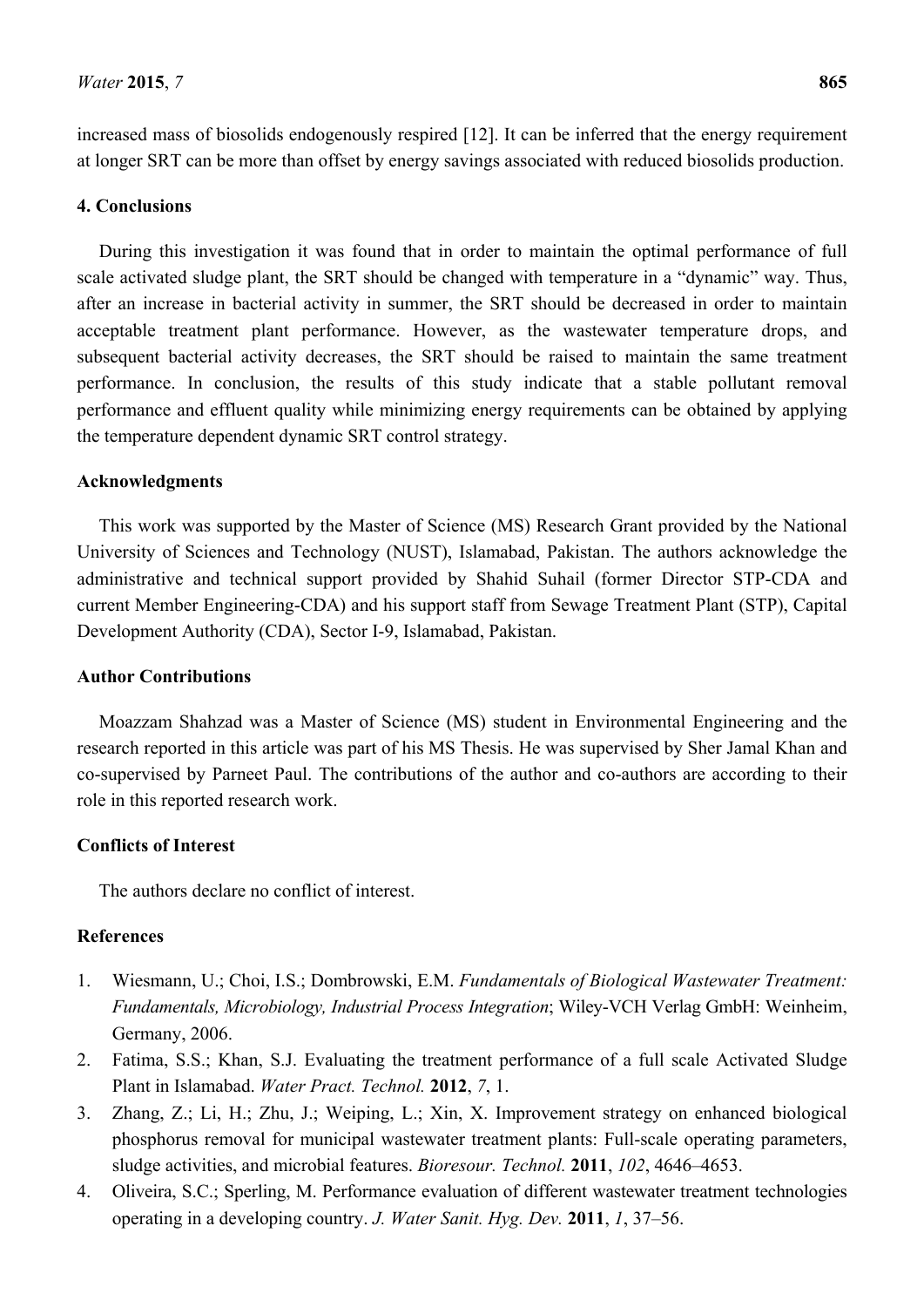- 5. Sato, T.; Qadir, M.; Yamamoto, S.; Endo, T.; Zahoor, A. Global, regional, and country level need for data on wastewater generation, treatment, and reuse. *Agric. Water Manag.* **2013**, *130*, 1–13.
- 6. Ensink, J.H.J.; van Der Hoek, W.; Mara, D.D.; Cairncross, S. Waste stabilization pond performance in Pakistan and its implications for wastewater use in agriculture. *Urban Water J.* **2007**, *4*, 261–267.
- 7. Peng, G.; Ye, F.; Li, Y. Investigation of extracellular polymer substances (EPS)and physicochemical properties of activated sludge from different municipal and industrial wastewater treatment plants. *Environ. Technol.* **2012**, *33*, 857–863.
- 8. Kim, Y.M.; Cho, H.U.; Lee, D.S.; Park, D.; Park, J.M. Influence of operational parameters on nitrogen removal efficiency and microbial communities in a full-scale activated sludge process. *Water Res.* **2011**, *45*, 5785–5795.
- 9. Sürücü, G.; Çetin, F.D. Effects of temperature, pH and D.O. concentration on settleability of activated sludge. *Environ. Technol.* **1990**, *11*, 205–212.
- 10. Lippi, S.; Rosso, D.; Lubello, C.; Canziani, R.; Stenstrom, M.K. Temperature modelling and prediction for activated sludge systems. *Water Sci. Technol.* **2009**, *59*, 125–131.
- 11. Clara, M.; Kreuzinger, N.; Strenn, B.; Gans, O.; Kroiss, H. The solids retention time—A suitable design parameter to evaluate the capacity of wastewater treatment plants to remove micropollutants. *Water Res.* **2005**, *39*, 97–106.
- 12. Leu, S.Y.; Chan, L.; Stenstrom, M.K. Toward long solids retention time of activated sludge processes: Benefits in energy saving, effluent quality, and stability. *Water Environ. Res.* **2012**, *84*, 42–53.
- 13. Liao, B.Q.; Droppo, I.G.; Leppard, G.G.; Liss, S.N. Effect of solids retention time on structure and characteristics of sludge flocs in sequencing batch reactors. *Water Res.* **2006**, *40*, 2583–2591.
- 14. Gerardi, M.H. *Wastewater Bacteria*; John Wiley & Sons: Hoboken, NJ, USA, 2006.
- 15. Ekster, A.; Ignasi, R.R. The effect of sludge age in the operational cost of Activated Sludge Systems. In Proceedings of the Water Environment Federation, WEFTEC 2003: Session 31 through 40; Water Environment Federation: Los Angeles, CA, USA, 2003; pp. 402–410.
- 16. Andreadakis, A.D. Nitrification-denitrification and activated sludge settlement. *Environ. Technol.* **1993**, *14*, 615–627.
- 17. Chan, L.; Leu, S.Y.; Rosso, D.; Stenstrom, M.K. The relationship between mixed-liqour particle size and solids retention time in the activated sludge process. *Water Environ. Res.* **2011**, *83*, 2178–2186.
- 18. Falas, P.; Andersen, H.R.; Ledin, A.; la Cour Jansen, J. Impact of solid retention time and nitrification capacity on the ability of activated sludge to remove pharmaceuticals. *Environ. Technol.* **2012**, *33*, 865–872.
- 19. Arceivala, S.J.; Asolerkar, S.R. *Wastewater Treatment for Pollution Control and Reuse*; Tata McGraw-Hill: New Delhi, India, 2007.
- 20. Kim, D.; Kim, K.Y.; Ryu, H.; Min, K.K.; Lee, S. Long term operation of pilot-scale biological nutrient removal process in treating municipal wastewater. *Bioresour. Technol.* **2009**, *100*, 3180–3184.
- 21. APHA. *Standard Methods for the Examination of Water and Wastewater*, 21st ed.; American Public Health Association (APHA): Washington, DC, USA, 2005.
- 22. Arceivala, S.J. *Wastewater Treatment and Disposal: Engineering and Ecology in Pollution Control*; Marcel Dekker Inc.: New York, NY, USA, 1981.